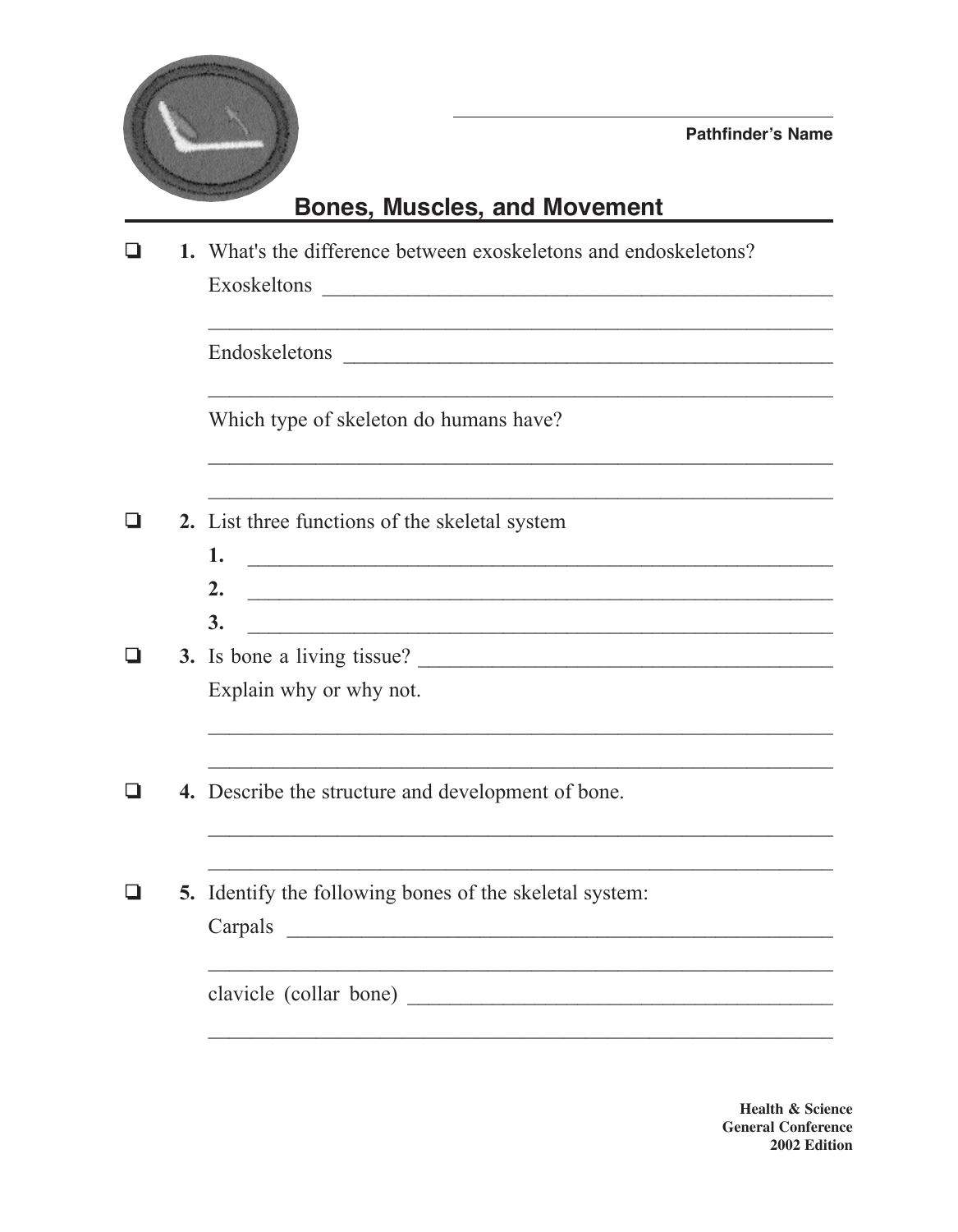| femur and the state of the state of the state of the state of the state of the state of the state of the state of the state of the state of the state of the state of the state of the state of the state of the state of the                    |
|--------------------------------------------------------------------------------------------------------------------------------------------------------------------------------------------------------------------------------------------------|
|                                                                                                                                                                                                                                                  |
|                                                                                                                                                                                                                                                  |
| mandible<br><u> 2000 - Jan James James James James James James James James James James James James James James James James James James James James James James James James James James James James James James James James James James James</u> |
| maxillary bones                                                                                                                                                                                                                                  |
|                                                                                                                                                                                                                                                  |
|                                                                                                                                                                                                                                                  |
|                                                                                                                                                                                                                                                  |
|                                                                                                                                                                                                                                                  |
|                                                                                                                                                                                                                                                  |
|                                                                                                                                                                                                                                                  |
| ribs<br><u> 2000 - Jan James James Jan James James James James James James James James James James James James James Jam</u>                                                                                                                     |
|                                                                                                                                                                                                                                                  |
|                                                                                                                                                                                                                                                  |
|                                                                                                                                                                                                                                                  |

**Bones, Muscles, and Movement** 2002 Edition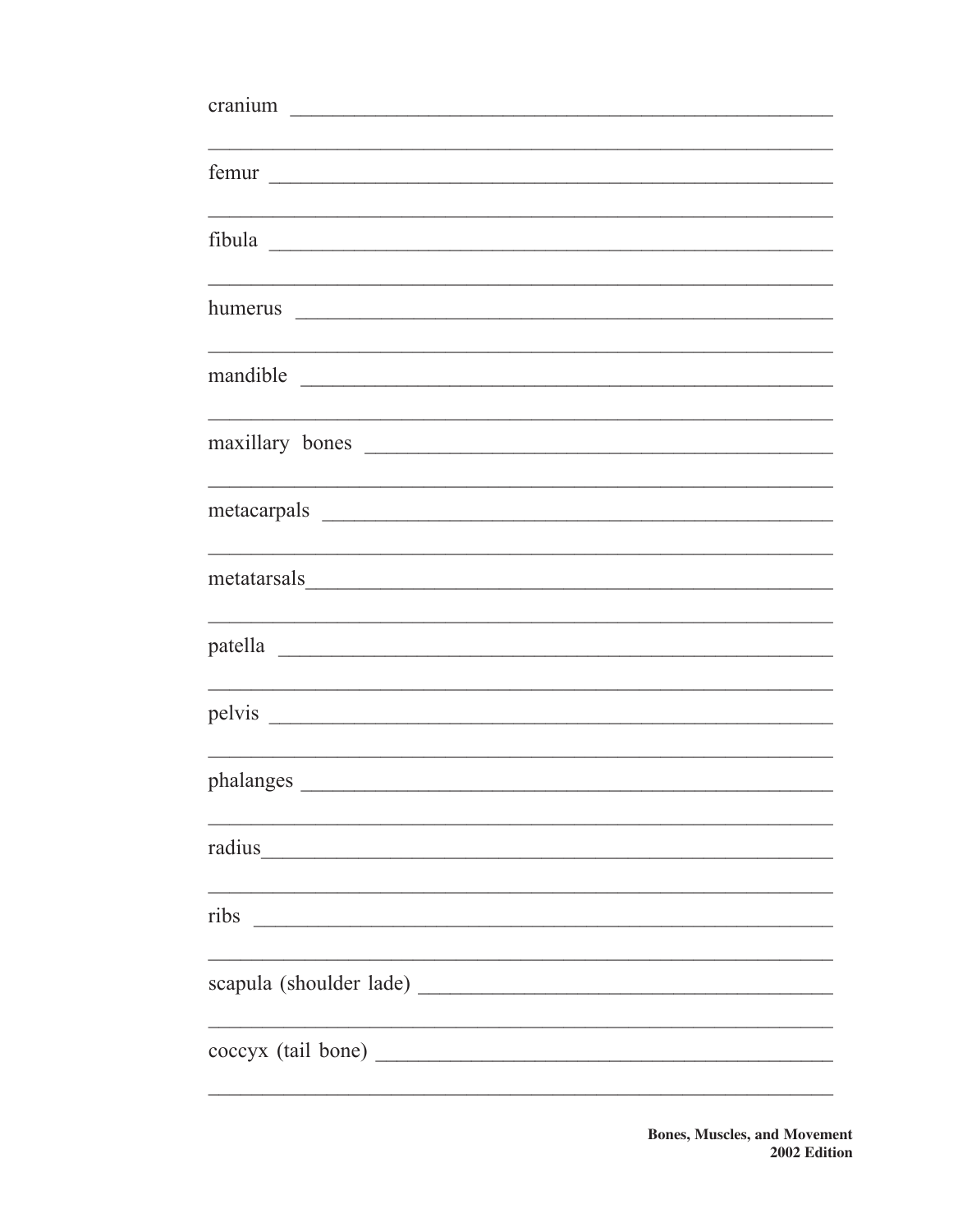|            | vertebrae                                                                        |                                                                                                                                            |
|------------|----------------------------------------------------------------------------------|--------------------------------------------------------------------------------------------------------------------------------------------|
|            | <b>6.</b> What is a joint?                                                       |                                                                                                                                            |
|            |                                                                                  | ,我们也不能在这里的时候,我们也不能在这里的时候,我们也不能会在这里,我们也不能会在这里的时候,我们也不能会在这里的时候,我们也不能会在这里的时候,我们也不能会<br>7. List the three types of joints found between bones. |
|            |                                                                                  |                                                                                                                                            |
|            | 2.                                                                               |                                                                                                                                            |
|            |                                                                                  | 8. Name and describe six types of freely movable joints. Be able to locate<br>an example of each of these in your body.                    |
|            | 1.                                                                               | 4.                                                                                                                                         |
|            | 2.                                                                               | <u> 1989 - Johann John Harry Harry Harry Harry Harry Harry Harry Harry Harry Harry Harry Harry Harry Harry Harry H</u><br>5.               |
|            | 3.                                                                               | 6.                                                                                                                                         |
|            | 9. Be creative and construct a model of one of the six freely movable<br>joints. |                                                                                                                                            |
| <b>10.</b> |                                                                                  | What is another name for a broken bone?                                                                                                    |
|            |                                                                                  | List 3 types of breaks that can occur in bones.                                                                                            |
|            |                                                                                  |                                                                                                                                            |
|            |                                                                                  | 2. $\overline{\phantom{a}}$                                                                                                                |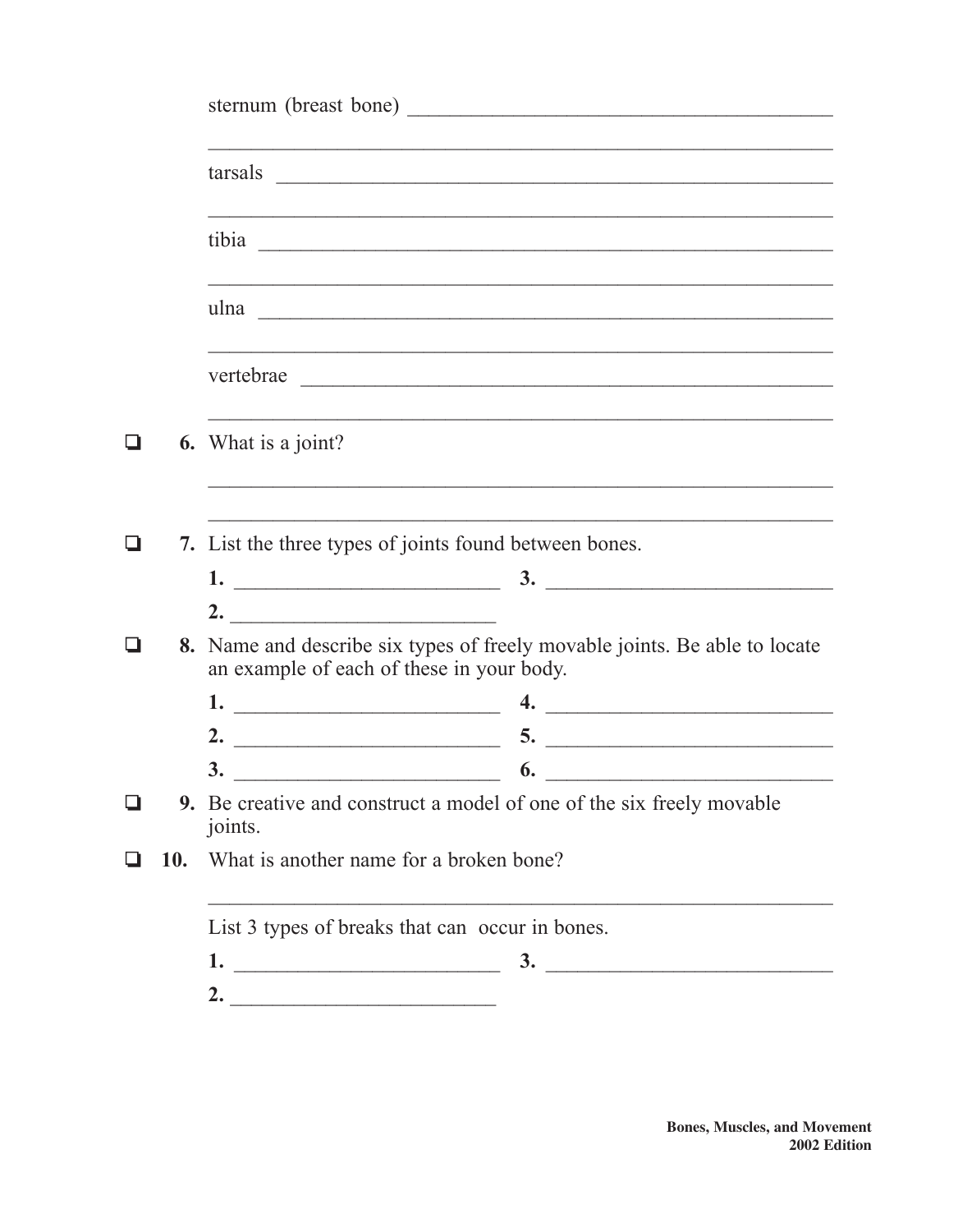|     | Describe how bones heal and how doctors can help this process.                         |  |  |
|-----|----------------------------------------------------------------------------------------|--|--|
|     |                                                                                        |  |  |
|     |                                                                                        |  |  |
|     |                                                                                        |  |  |
|     | 11. What is osteoporosis?                                                              |  |  |
|     |                                                                                        |  |  |
|     | Who can get it?                                                                        |  |  |
|     |                                                                                        |  |  |
|     | List at least 5 health habits that deal with maintaining healthy bones and<br>muscles. |  |  |
|     | $\overline{4.}$                                                                        |  |  |
|     |                                                                                        |  |  |
|     | 3.                                                                                     |  |  |
|     | 12. What is the function of the muscular system?                                       |  |  |
|     |                                                                                        |  |  |
| 13. | Name and describe three types of muscle tissue. Give one example of<br>each.           |  |  |
|     | <b>Muscle Tissue</b><br>Example                                                        |  |  |
|     |                                                                                        |  |  |
|     |                                                                                        |  |  |
|     |                                                                                        |  |  |
|     | 14. Be able to identify the following muscles on your body:                            |  |  |
|     | Masseter<br>a.<br>$b$ .                                                                |  |  |
|     | Trapezius<br>Deltoid<br>$c_{\bullet}$                                                  |  |  |
|     | Pectoralis<br>$\mathbf{d}$ .                                                           |  |  |
|     | <b>Biceps</b><br>e.                                                                    |  |  |